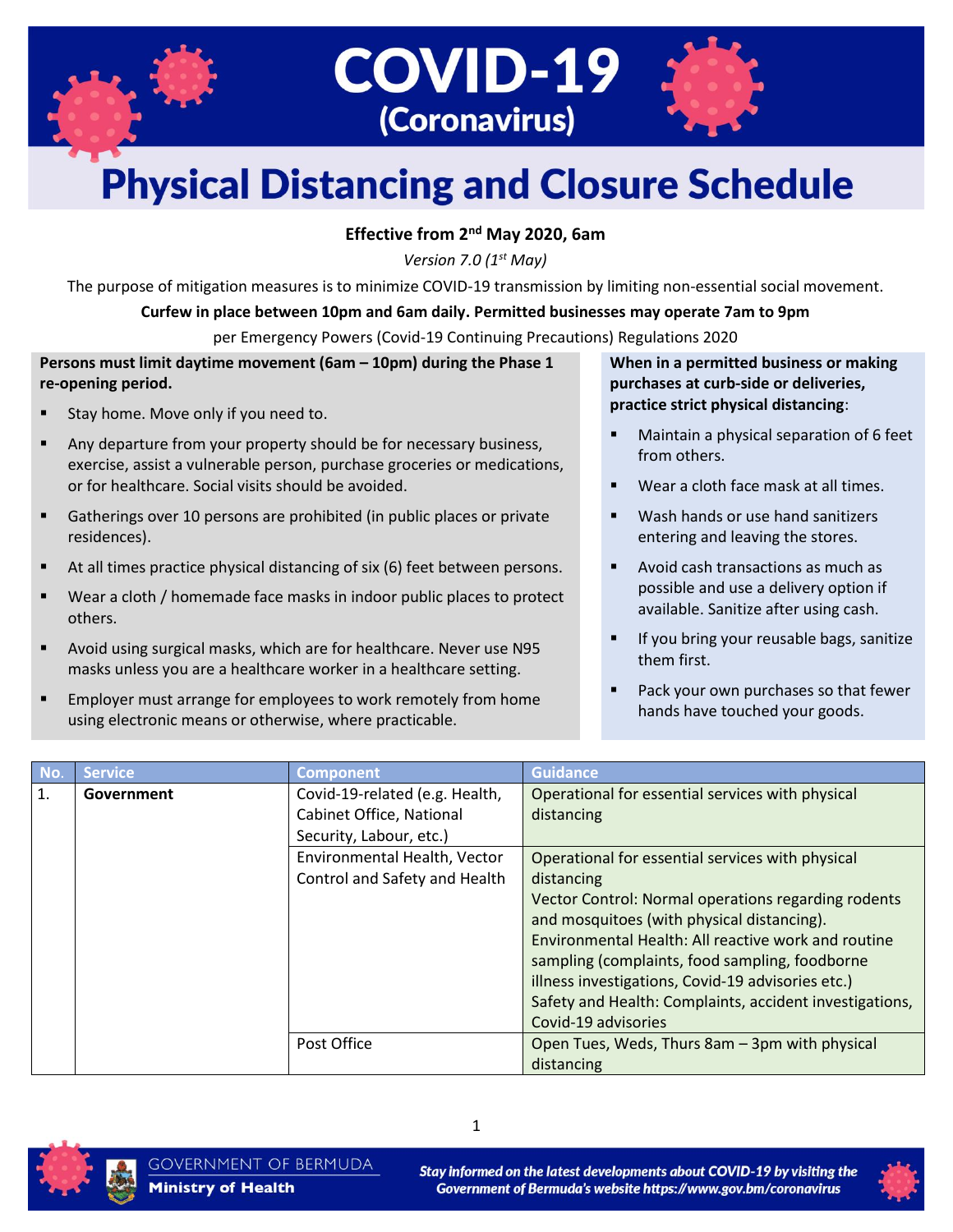

| No. | <b>Service</b>                             | <b>Component</b>                | Guidance                                                |
|-----|--------------------------------------------|---------------------------------|---------------------------------------------------------|
|     |                                            | Other departments               | Operational for essential services with physical        |
|     |                                            |                                 | distancing. Work from home where possible               |
|     |                                            | Cashier services                | Open with physical distancing                           |
|     |                                            | <b>Counter services</b>         | Minimum operations for essential services only          |
| 2.  | <b>Public Transportation</b>               | <b>Operations / Maintenance</b> | Limited Operations with physical distancing             |
|     | <b>Buses</b>                               | <b>General Administration</b>   | Limited operations with physical distancing. Check      |
|     | <b>Ferries</b><br>$\bullet$                |                                 | schedules                                               |
| 3.  | <b>Waste Management (Govt)</b>             | Garbage collection              | Operational with physical distancing                    |
|     | <b>Trash Collection</b><br>$\bullet$       | Operational / Maintenance       | Operational for essential services with physical        |
|     | <b>Sewage Service</b><br>$\bullet$         |                                 | distancing                                              |
|     | <b>Emergency call out</b><br>$\bullet$     | <b>General Administration</b>   | Minimum operations / Work from home                     |
|     | <b>Tynes Bay Drop off</b>                  | Tynes Bay drop off              | Open with physical distancing                           |
| 4.  | <b>Uniformed Services</b>                  | Enforcement / Fire Fighting     | Operational with physical distancing                    |
|     | <b>Bermuda Police Service</b><br>$\bullet$ | / Medical                       |                                                         |
|     | <b>Royal Bermuda</b><br>$\bullet$          | <b>General Administration</b>   | Minimum operations with physical distancing /           |
|     | <b>Regiment</b>                            | / Support Services              | <b>Work from home</b>                                   |
|     | <b>BFRS</b><br>$\bullet$                   |                                 |                                                         |
|     | <b>Customs</b><br>$\bullet$                |                                 |                                                         |
|     | Immigration                                |                                 |                                                         |
| 5.  | <b>Legal Affairs</b>                       | <b>Court Appearances</b>        | Open with physical distancing                           |
|     | <b>Judiciary (Courts)</b><br>$\bullet$     | <b>Trials</b>                   | Open with physical distancing                           |
|     | <b>AG Chambers</b>                         | <b>General Administration</b>   | Operational for essential services with physical        |
|     | <b>DPP</b><br>٠                            |                                 | distancing. Work from home encouraged                   |
|     | <b>HMC</b><br>$\bullet$                    |                                 |                                                         |
|     | <b>Court Services</b>                      |                                 |                                                         |
|     | <b>Child Family Services</b>               |                                 |                                                         |
| 6.  | <b>Prisons</b>                             | Operational                     | Operational with physical distancing                    |
|     |                                            | <b>Visits</b>                   | Not allowed                                             |
|     |                                            | <b>General Administration</b>   | Open skeleton operation with physical distancing.       |
|     |                                            |                                 | Closed to the public                                    |
|     | <b>PERMITTED BUSINESSES</b>                |                                 |                                                         |
| 7.  | <b>Health Services including</b>           | Hospital                        | Open with physical distancing.                          |
|     | care homes                                 |                                 | Visits allowed only with permission by the hospital for |
|     |                                            |                                 | critical cases and minors' parents                      |
|     |                                            | <b>Urgent Care Centre</b>       | Temporarily Closed (Staff transferred to KEMH)          |
|     |                                            | <b>Healthcare services</b>      | Open with physical distancing                           |
|     |                                            | (includes medical & dental      |                                                         |
|     |                                            | offices) Clinics, Veterinary    |                                                         |



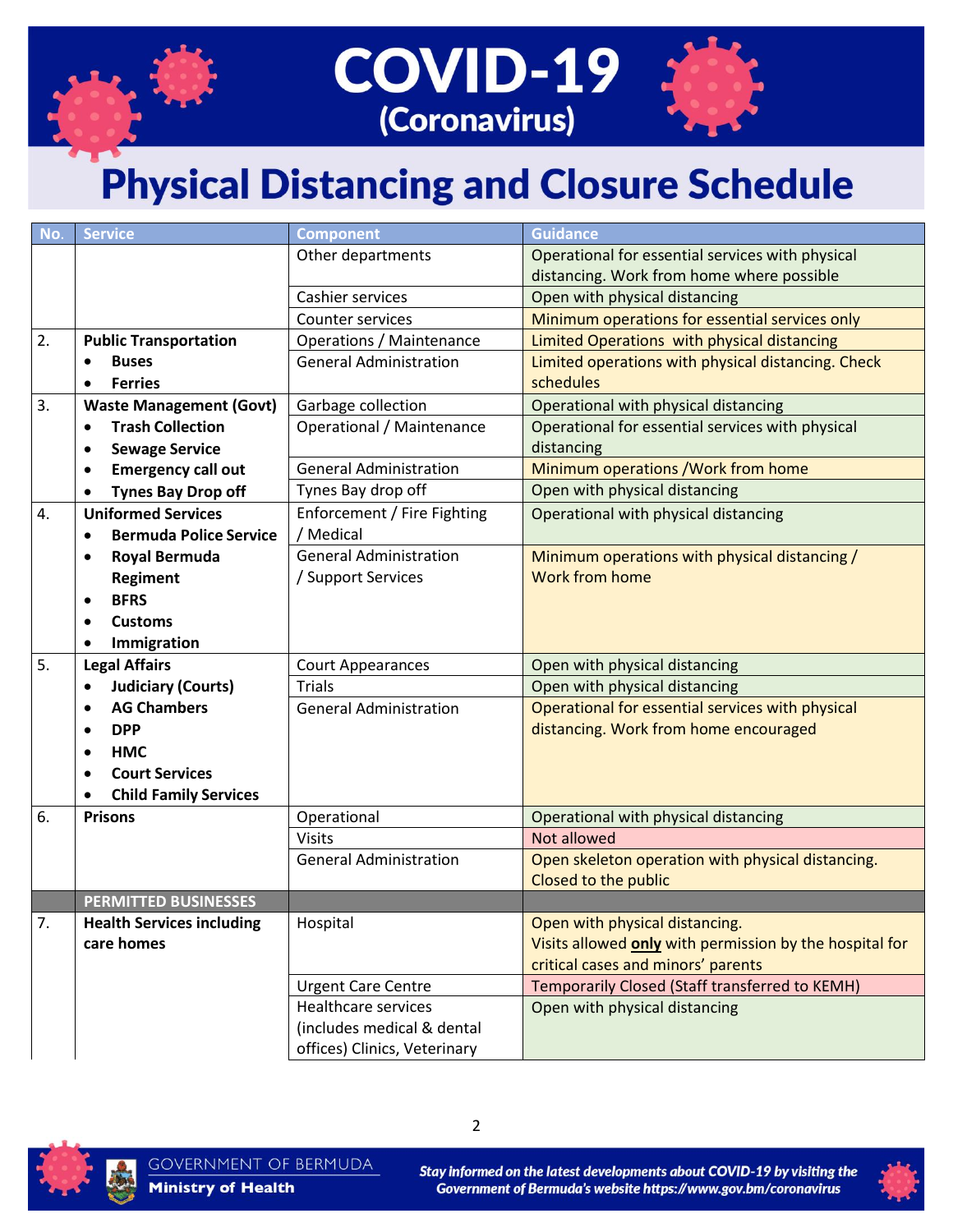



| No. | <b>Service</b>                  | <b>Component</b>               | Guidance                                              |
|-----|---------------------------------|--------------------------------|-------------------------------------------------------|
|     |                                 | Pharmacies, Health supplies    | Open with physical distancing.                        |
|     |                                 |                                | Number of shoppers inside a store must be restricted  |
|     |                                 |                                | according to the size of the shop                     |
|     |                                 | Care Homes (health and         | Operational with physical distancing                  |
|     |                                 | support staff)                 | <b>Visits not allowed</b>                             |
|     |                                 | Registered Home Care Providers | <b>Operational. Standard precautions. Droplet</b>     |
|     |                                 |                                | precautions with symptomatic persons                  |
|     |                                 | <b>General Administration</b>  | Open skeleton operation with physical distancing      |
|     |                                 | <b>Visits</b>                  | Not allowed except for immediate family and clergy in |
|     |                                 |                                | the event of end of life                              |
| 8.  | <b>Supermarkets and Grocery</b> | Operations                     | Open 7am - 9pm with physical distancing. Staff must   |
|     | stores                          |                                | wear a mask.                                          |
|     |                                 | <b>Buying necessities</b>      | Shopping will be on specific days by surname:         |
|     |                                 |                                | A - F: Mondays and Thursdays                          |
|     |                                 |                                | G - Q: Tuesdays and Fridays                           |
|     |                                 |                                | $R - Z$ : Wednesdays and Saturdays                    |
|     |                                 |                                | Seniors aged 65 and over, the disabled and "shielded" |
|     |                                 |                                | covid-vulnerable persons may go any day that          |
|     |                                 |                                | corresponds to their last name.                       |
|     |                                 |                                | Sunday are reserved for aged 65 and over, the         |
|     |                                 |                                | disabled and "shielded" covid-vulnerable persons only |
|     |                                 |                                | Groceries should not be bought for any period longer  |
|     |                                 |                                | than seven (7) days                                   |
|     |                                 |                                | Avoid taking children. Parents of young children      |
|     |                                 |                                | without childcare may take their children             |
|     |                                 |                                | Number of shoppers inside a store should be           |
|     |                                 |                                | restricted according to the size of the shop          |
|     |                                 |                                | Must wear a mask in public areas                      |
|     |                                 | <b>Deliveries</b>              | Allowed 9am - 9pm only with physical distancing       |
|     |                                 |                                | Grocery deliveries must ensure that fresh, raw, and   |
|     |                                 |                                | ready to eat foods are separately wrapped, and        |
|     |                                 |                                | protected from contamination by dust, dirt or flies.  |
| 9.  | <b>Banks</b>                    | <b>ATM Service</b>             | Operational with physical distancing                  |
|     |                                 | <b>Online Services</b>         | Operational                                           |
|     |                                 | <b>General Administration</b>  | Employer must arrange for employees to work           |
|     |                                 |                                | remotely from home using electronic means or          |
|     |                                 |                                | otherwise, where practicable                          |
|     |                                 | <b>Counter Services</b>        | Minimum operations with strict physical distancing    |



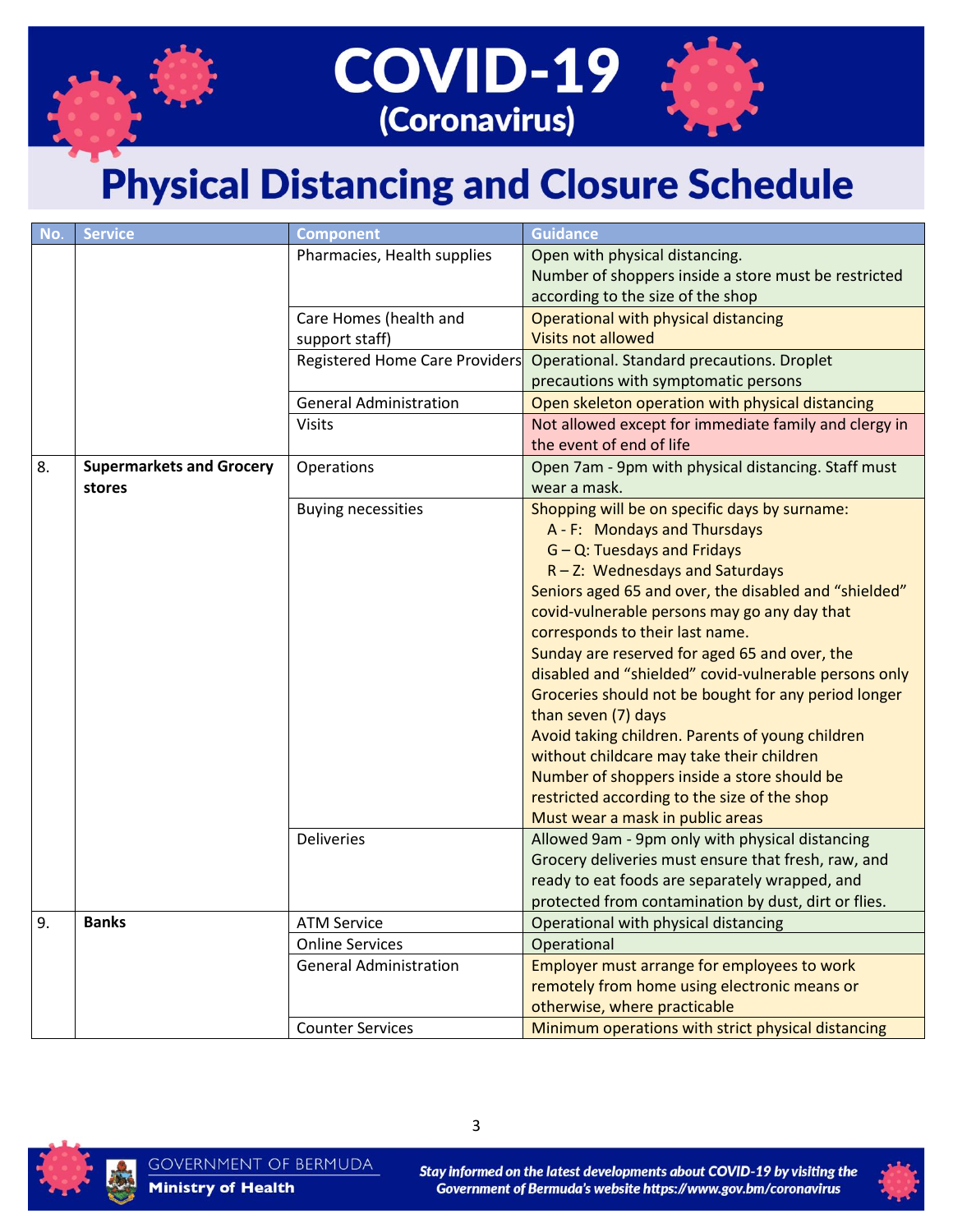



| No. | <b>Service</b>       | <b>Component</b>                                       | Guidance                                                                                                                                                                                                                                                                                                                                                                                                                                                       |
|-----|----------------------|--------------------------------------------------------|----------------------------------------------------------------------------------------------------------------------------------------------------------------------------------------------------------------------------------------------------------------------------------------------------------------------------------------------------------------------------------------------------------------------------------------------------------------|
| 10. | <b>Gas stations</b>  |                                                        | Operational 7am - 9pm with physical distancing.<br>Shopping will be on specific days by surname:<br>A - F: Mondays and Thursdays<br>$G - Q$ : Tuesdays and Fridays<br>$R - Z$ : Wednesdays and Saturdays<br>Seniors aged 65 and over, the disabled and "shielded"<br>COVID-vulnerable persons may go any day that<br>corresponds to their last name.<br>Sunday are reserved for aged 65 and over, the disabled<br>and "shielded" COIVD-vulnerable persons only |
| 11. | <b>Laundromats</b>   |                                                        | Must wear a mask in public areas<br>Open with written permission of the Minister of<br><b>National Security.</b><br>Only customers who are members of one same<br>household to be allowed in the laundromat at any one<br>time, by appointment only;<br>A wash and fold service may be provided, so long as<br>customers are not permitted to enter the premises<br>during the drop-off or collection of their laundry.                                        |
|     | <b>OTHER SECTORS</b> |                                                        |                                                                                                                                                                                                                                                                                                                                                                                                                                                                |
| 12. | <b>Schools</b>       | General public                                         | Closed                                                                                                                                                                                                                                                                                                                                                                                                                                                         |
|     |                      | Essential workers' children                            | Open at Sammy Wilson Central Zone Community<br>Centre on Angle Street with physical distancing                                                                                                                                                                                                                                                                                                                                                                 |
| 13. | Day Care             | <b>Homes and Centres</b>                               | Closed                                                                                                                                                                                                                                                                                                                                                                                                                                                         |
| 14. | Religion             | Church Services / Weddings<br><b>Telecast Services</b> | Minimum with physical distancing<br>Members of the clergy shall be permitted to enter a<br>church or other religious establishment provided<br>appropriate social distancing is maintained-<br>(a) for private prayer (maximum of five persons); and<br>(b) in order to broadcast a service via electronic means                                                                                                                                               |
|     |                      |                                                        | (maximum of ten persons in total to conduct the<br>service and facilitate the broadcast).<br>Operational with strict physical distancing.                                                                                                                                                                                                                                                                                                                      |
|     |                      | Funeral Services / viewings                            | Allowed with physical distancing.<br>Funerals (indoor and graveside), and viewings of the<br>deceased, are permitted with a maximum of ten<br>mourners, plus the officiant and funeral home staff,<br>provided appropriate social distancing is maintained at<br>all times.                                                                                                                                                                                    |



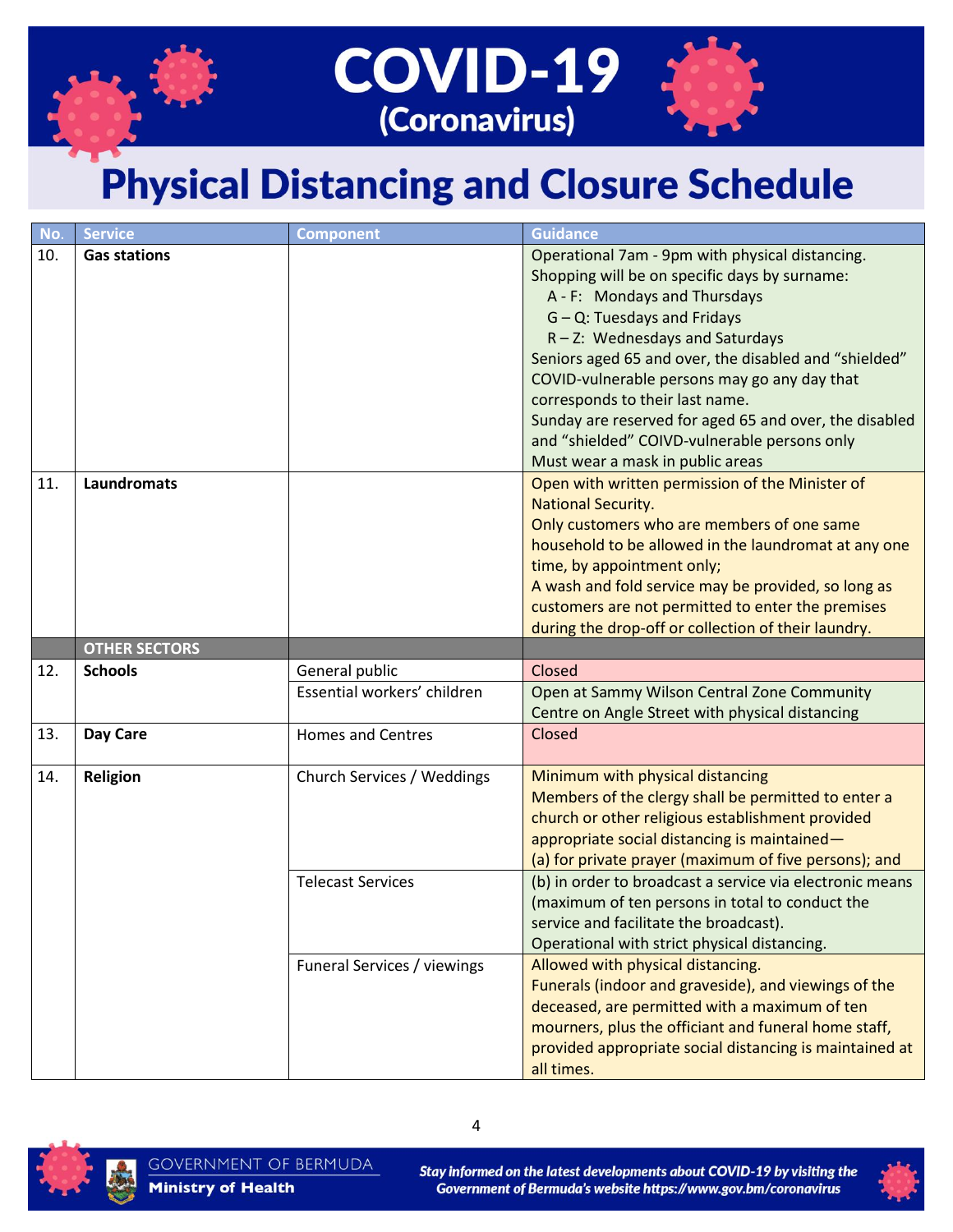

| No. | <b>Service</b>                  | <b>Component</b>             | <b>Guidance</b>                                         |
|-----|---------------------------------|------------------------------|---------------------------------------------------------|
| 15. | <b>Funeral directors</b>        |                              | Open with physical distancing. Max 10 people indoors    |
|     |                                 |                              | or outdoors. Must wear a mask in public areas           |
| 16. | <b>Retail Businesses</b>        | Shops, counter services      | Closed                                                  |
|     |                                 | Curb-side pick-up            | Open 7am - 9pm with physical distancing.                |
|     |                                 |                              | Customers not permitted to enter shops.                 |
|     |                                 |                              | All employees & customers must wear a mask              |
|     |                                 | <b>Delivery Services</b>     | Allowed 9am - 8pm only with physical distancing. All    |
|     |                                 |                              | employees must wear a mask                              |
|     |                                 |                              | A person making a delivery shall telephone ahead to     |
|     |                                 |                              | ensure that the delivery can be received.               |
|     |                                 |                              | A person making a delivery to a private residence shall |
|     |                                 |                              | not enter a customer's home, but shall-                 |
|     |                                 |                              | (a) leave the goods outside the customer's door; and    |
|     |                                 |                              | (b) telephone or otherwise inform the customer that     |
|     |                                 |                              | the delivery has been made.                             |
|     |                                 |                              | A person making a delivery shall not require a          |
|     |                                 |                              | customer to sign for receipt of a delivery.             |
|     |                                 | Gas Supply, IT support       | Open 7am - 9pm with physical distancing. All            |
|     |                                 |                              | employees and customers must wear a mask                |
| 17. | <b>Restaurants and licenced</b> | Dine-in                      | Closed                                                  |
|     | food vendors                    | Take out                     | Open 7am - 9pm with physical distancing                 |
|     |                                 |                              | Only one customer at a time can enter the premises to   |
|     |                                 |                              | collect or pay for an order                             |
|     |                                 | Delivery                     | Allowed 9am - 9pm only with physical distancing         |
|     |                                 |                              | Food deliveries must be separately wrapped, and         |
|     |                                 |                              | protected from contamination by dust, dirt or flies.    |
|     |                                 | Cooking food for Charities   | Open 7am - 9pm with physical distancing                 |
| 18. | <b>Fishermen and farmers,</b>   | Licensed fishermen including | Allowed Monday to Saturday 7am - 9pm only with          |
|     | including                       | roadside sale of fresh fish  | physical distancing.                                    |
|     | <b>Livestock</b>                |                              | May sell fresh local fish roadside subject to the       |
|     | <b>Animal feed</b>              |                              | supervision of the Minister of Home Affairs             |
|     | Pet stores                      |                              | Deliveries permitted per Regulations                    |
|     |                                 | Registered commercial        | Allowed Monday to Saturday 7am - 9pm only with          |
|     |                                 | farmers including deliveries | physical distancing.                                    |
|     |                                 |                              | May sell fresh local produce roadside, subject to the   |
|     |                                 |                              | supervision of the Minister of Home Affairs             |
|     |                                 |                              | Deliveries permitted per Regulations                    |
|     |                                 | Animal feed wholesalers      | Open 7am - 9pm with physical distancing                 |
|     |                                 | Pet stores                   | Can only operate with the written permission of the     |
|     |                                 |                              | <b>Minister of National Security</b>                    |



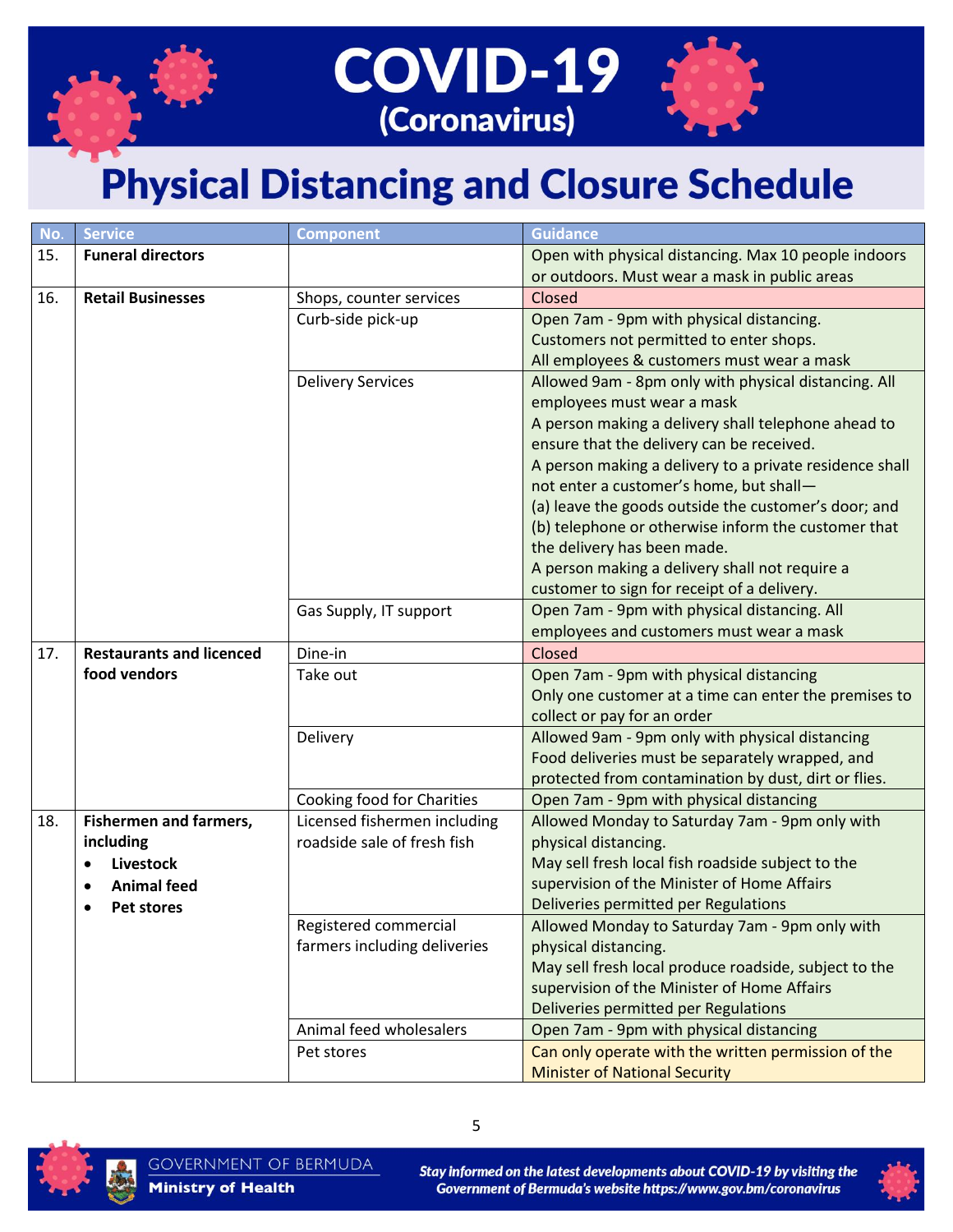



| No. | <b>Service</b>                           | <b>Component</b>                | Guidance                                                 |
|-----|------------------------------------------|---------------------------------|----------------------------------------------------------|
| 19. | Utilities,                               | <b>Operations / Maintenance</b> | Operational with physical distancing                     |
|     | Telecommunications, etc.                 |                                 | Permitted to respond to calls at any time (including     |
|     | utility supply (electricity<br>$\bullet$ |                                 | during the curfew) for supply, restoration of service or |
|     | and domestic gas);                       |                                 | repairs, provided appropriate social distancing is       |
|     | water truckers;<br>$\bullet$             |                                 | maintained at all times                                  |
|     | telecommunications,<br>$\bullet$         | <b>General Administration</b>   | Minimum operations with physical distancing / Work       |
|     | computer repair and                      |                                 | from home                                                |
|     | internet service                         | Counter services                | Minimum operations with physical distancing              |
|     | providers;                               | Data Centre                     | Operational with physical distancing                     |
|     | plumbing and electrical<br>$\bullet$     | Call Centre                     | Minimum operations with physical distancing. Work        |
|     | repairs;                                 |                                 | from home                                                |
|     | repair of large<br>$\bullet$             |                                 |                                                          |
|     | appliances.                              |                                 |                                                          |
| 20. | <b>Media (Broadcast or Print</b>         | Operations and                  | Operational with physical distancing. Work from home     |
|     | Media)                                   | Information dissemination       | where possible                                           |
|     |                                          | <b>General Administration</b>   | <b>Work from home</b>                                    |
| 21. | Wholesalers                              |                                 | Operational 7am - 9pm with physical distancing. Staff    |
|     |                                          |                                 | must wear a mask.                                        |
| 22. | <b>Hotels / Airbnb / Guest</b>           | Accommodations operations       | Allowed with physical distancing                         |
|     | <b>Houses</b>                            |                                 | Quarantined guests confined to room                      |
|     |                                          |                                 | Non-quarantined guests may use as normal                 |
|     |                                          | Pool                            | Closed                                                   |
|     |                                          | Gym                             | Closed                                                   |
|     |                                          | Bars (indoors and outdoors)     | Closed                                                   |
|     |                                          | Restaurants - Dine in           | Closed                                                   |
|     |                                          | Restaurants - Take out          | Open with strict physical distancing                     |
|     |                                          | Kitchen                         | Open with strict physical distancing                     |
| 23. | <b>Business Services</b>                 | Accounting, Non-Financial       | Open only if working from home. Business must            |
|     |                                          | International Business, Law     | remain closed if employees cannot work from home         |
| 24. | <b>Construction &amp;</b>                | Including landscapers,          | Open 7am - 9pm with physical distancing                  |
|     | <b>Maintenance Services</b>              | painting, car mechanics,        |                                                          |
|     |                                          | plumbing, HVAC, electrical      |                                                          |
|     |                                          | and large appliances repairs    |                                                          |
|     |                                          | Pool cleaning                   | Open 7am - 9pm with physical distancing                  |
| 25. | <b>Security</b>                          | Licensed private security       | Open with physical distancing. Must wear a mask in       |
|     |                                          | officers                        | public areas                                             |
| 26. | <b>Courier Services</b>                  |                                 | Open 7am - 9pm with physical distancing. Must wear a     |
|     |                                          |                                 | mask in public areas                                     |
| 27. | <b>Cleaning services</b>                 |                                 | Allowed for with strict physical distancing. Must wear   |
|     |                                          |                                 | a mask in public areas                                   |



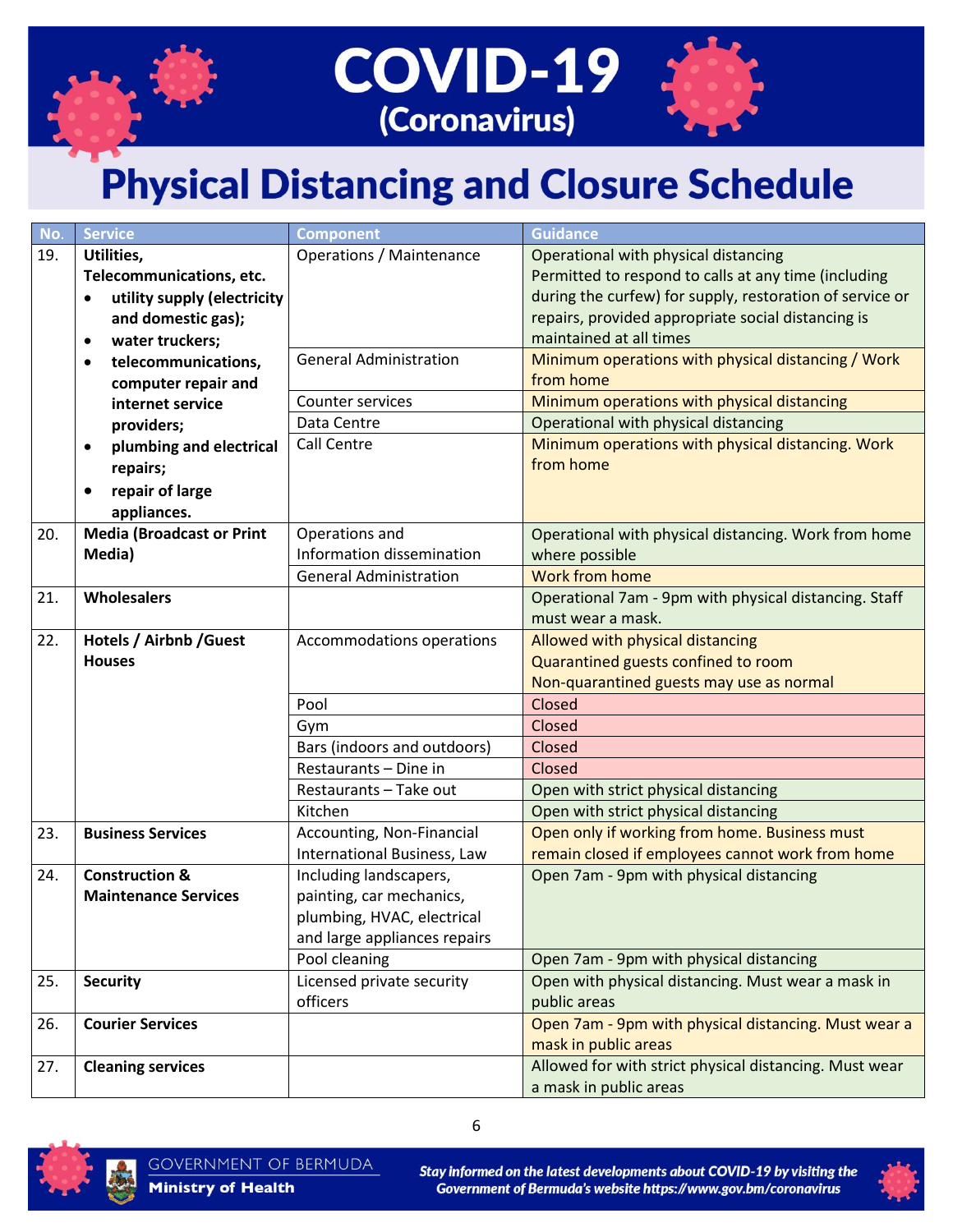



| No. | <b>Service</b>                     | <b>Component</b>               | <b>Guidance</b>                                           |
|-----|------------------------------------|--------------------------------|-----------------------------------------------------------|
| 28. | Beauty salons / spas /             |                                | Closed                                                    |
|     | barbers                            |                                |                                                           |
| 29. | Gyms                               |                                | Closed                                                    |
| 30. | <b>Sports / Concerts / Leisure</b> | Gatherings / Concerts/Clubs    | Closed                                                    |
|     |                                    | Solo exercise or sport         | Allowed with physical distancing                          |
|     |                                    | Outdoor group exercise         | Allowed with physical distancing                          |
|     |                                    |                                | No more than 10 persons                                   |
|     |                                    |                                | Contact team sports not allowed                           |
|     |                                    | Golf courses                   | Open with physical distancing                             |
|     |                                    |                                | One person per golf cart                                  |
|     |                                    | Tennis courts                  | Open with physical distancing                             |
|     |                                    | Sport Clubs (includes golf and | Closed                                                    |
|     |                                    | tennis)                        |                                                           |
|     |                                    | <b>Boating</b>                 | Allowed 6am to 7pm                                        |
|     |                                    |                                | Only persons who are members of the same                  |
|     |                                    |                                | household. Max 10 persons allowed on any one boat.        |
|     |                                    |                                | No person shall tie a boat to another boat (raft-up) for  |
|     |                                    |                                | recreational purposes.                                    |
| 31. | Parks, trails, beaches             | Public parks, trails, beaches  | Open with physical distancing                             |
|     |                                    | Playgrounds & public workout   | Closed                                                    |
|     |                                    | stations                       |                                                           |
| 32. | <b>Cinemas and theatres</b>        |                                | Closed                                                    |
| 33. | <b>Bars and clubs</b>              | Social clubs/Bars/Night Clubs  | Closed                                                    |
| 34. | <b>Movement within country</b>     | General public                 | Persons must limit daytime movement (6am - 10pm).         |
|     |                                    |                                | Stay home. Move only if you need to.                      |
|     |                                    |                                | Any departure from your property should be for            |
|     |                                    |                                | essential business, exercise, assist a vulnerable person, |
|     |                                    |                                | purchase groceries or medications, or for healthcare.     |
|     |                                    |                                | Social visits should be avoided.                          |
|     |                                    |                                | Gatherings over 10 persons are prohibited.                |
|     |                                    |                                | Movement prohibited 10pm - 6am, except for those          |
|     |                                    |                                | allowed by the Regulations. During curfew must carry      |
|     |                                    |                                | identification and show to an enforcement officer on      |
|     |                                    |                                | request.                                                  |